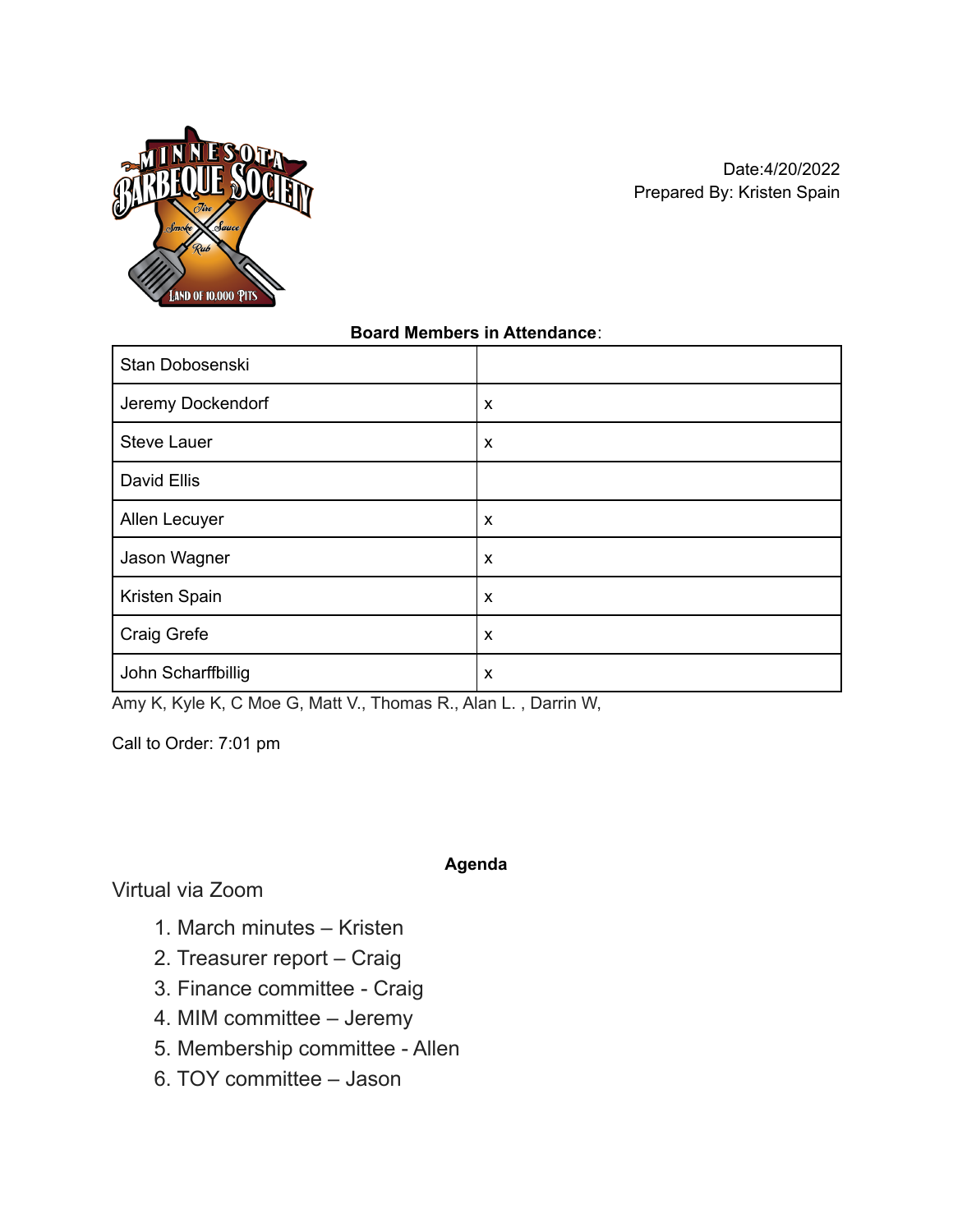- 7. Technology committee David
- 8. Marketing committee Steve
- 9. Director/Officer transitions in 2023 Jeremy
- 10. Spring Training John
- 11. BBQ news article due May
- 12. Next board meeting: May 18th, 7pm virtual
- 13. Floor

| <b>Topic</b>                         | <b>Synopsis</b>                                                                                                                                    | <b>Motions / Actions</b>                                                                         |
|--------------------------------------|----------------------------------------------------------------------------------------------------------------------------------------------------|--------------------------------------------------------------------------------------------------|
| <b>March minutes - Kristen</b>       | Minutes Read and<br>approved                                                                                                                       | Motion to Accept: John<br>Second: steve<br>Approved 7:07pm<br>None opposed                       |
| <b>Treasurer's Report -</b><br>Craig | Financial standing as of<br>$4/20/22$ :<br>USBank: \$59,862.71<br>Paypal: Balance \$369.92<br><b>Total Outstanding</b><br><b>Charges \$1246.24</b> | <b>Motion to Accept: Kristen</b><br>Second: Allen<br>None opposed                                |
| <b>Finance - Craig</b>               | Update on Budgets<br>for the year<br><b>KCBS</b> business<br>membership for MN<br><b>BBQ Society</b><br>\$100, we                                  | <b>Action item:</b><br><b>Action Item: Finance</b><br>committee starting audit for<br>this year. |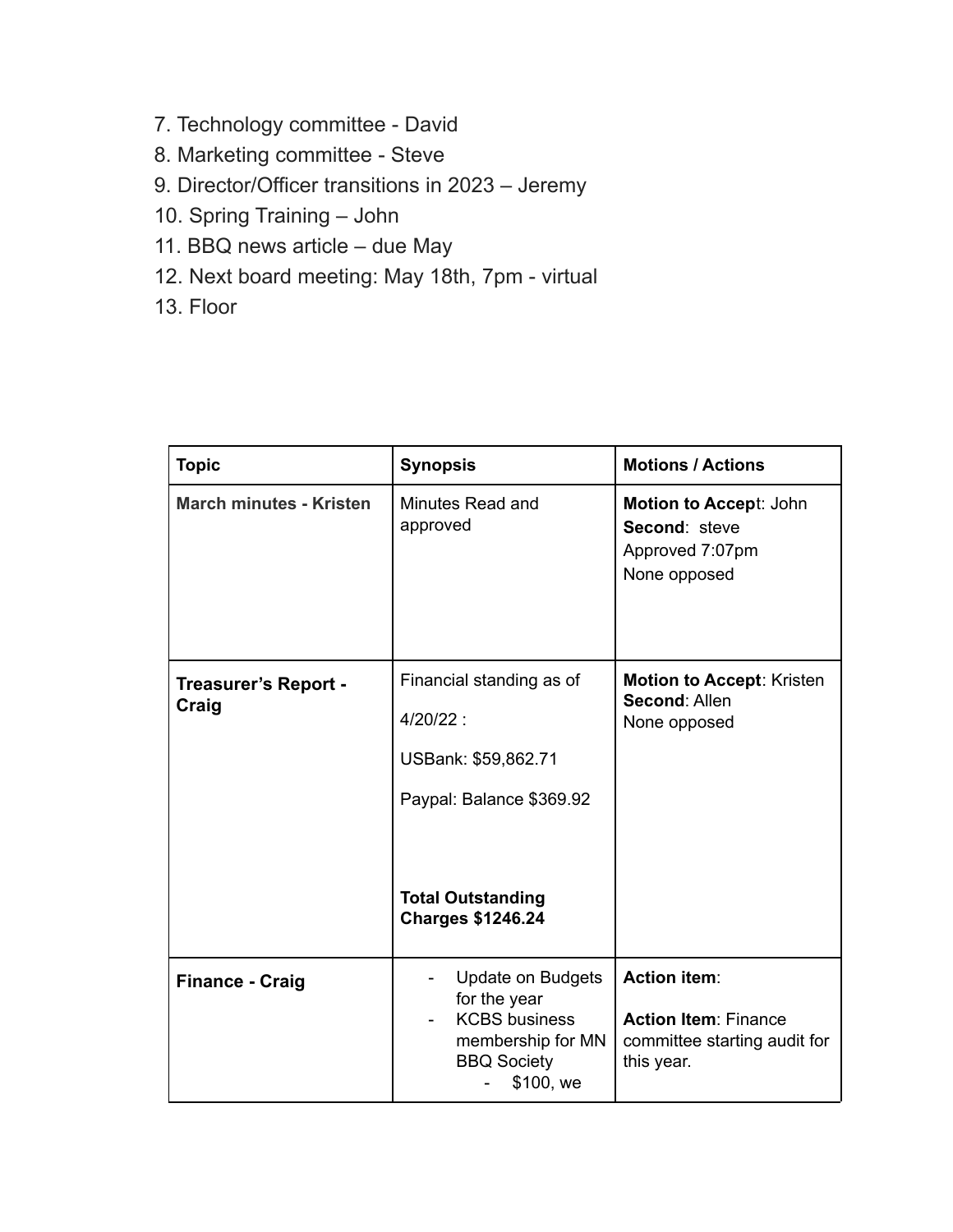| Taxes is with the<br>accountants; tax<br>extension was filed<br>for this year;<br>expected to be<br>done in next 4-6<br>weeks                                                                                                                                                                                                                                                                                                                                                                                                                                                                                                                                  |                                                                                                                                                                                                                            |
|----------------------------------------------------------------------------------------------------------------------------------------------------------------------------------------------------------------------------------------------------------------------------------------------------------------------------------------------------------------------------------------------------------------------------------------------------------------------------------------------------------------------------------------------------------------------------------------------------------------------------------------------------------------|----------------------------------------------------------------------------------------------------------------------------------------------------------------------------------------------------------------------------|
| <b>MIM committee - Jeremy</b><br>Meeting set for tomorrow<br>night<br><b>Compart Family Farms</b><br>confirmed, can start<br>advertising for this. Extra<br>payouts will go to winners<br>that use compart pork.<br>Confirmed vendor space<br>Have all the tables we<br>need from the fairgrounds<br>Sound system will be<br>donated for use by a<br>contact of David's.<br>Judge letters - initial letter<br>went out.<br>Team letters will be going<br>out in the next week or two<br>, by May 1st.<br>Raffle items - secured<br><b>Northern Fire</b><br>Traeger 780<br><b>Whitewater Smoker</b><br><b>PK Classic</b><br>Smokestack is<br>giving a Louisiana | Action item: Letters to<br>Team, Letters to Judges<br>Action item: Send out<br>volunteer duties/roles<br>Action item: Gift bags,<br>pursue more sponsors for<br>filler items<br><b>Action item:</b><br><b>Action item:</b> |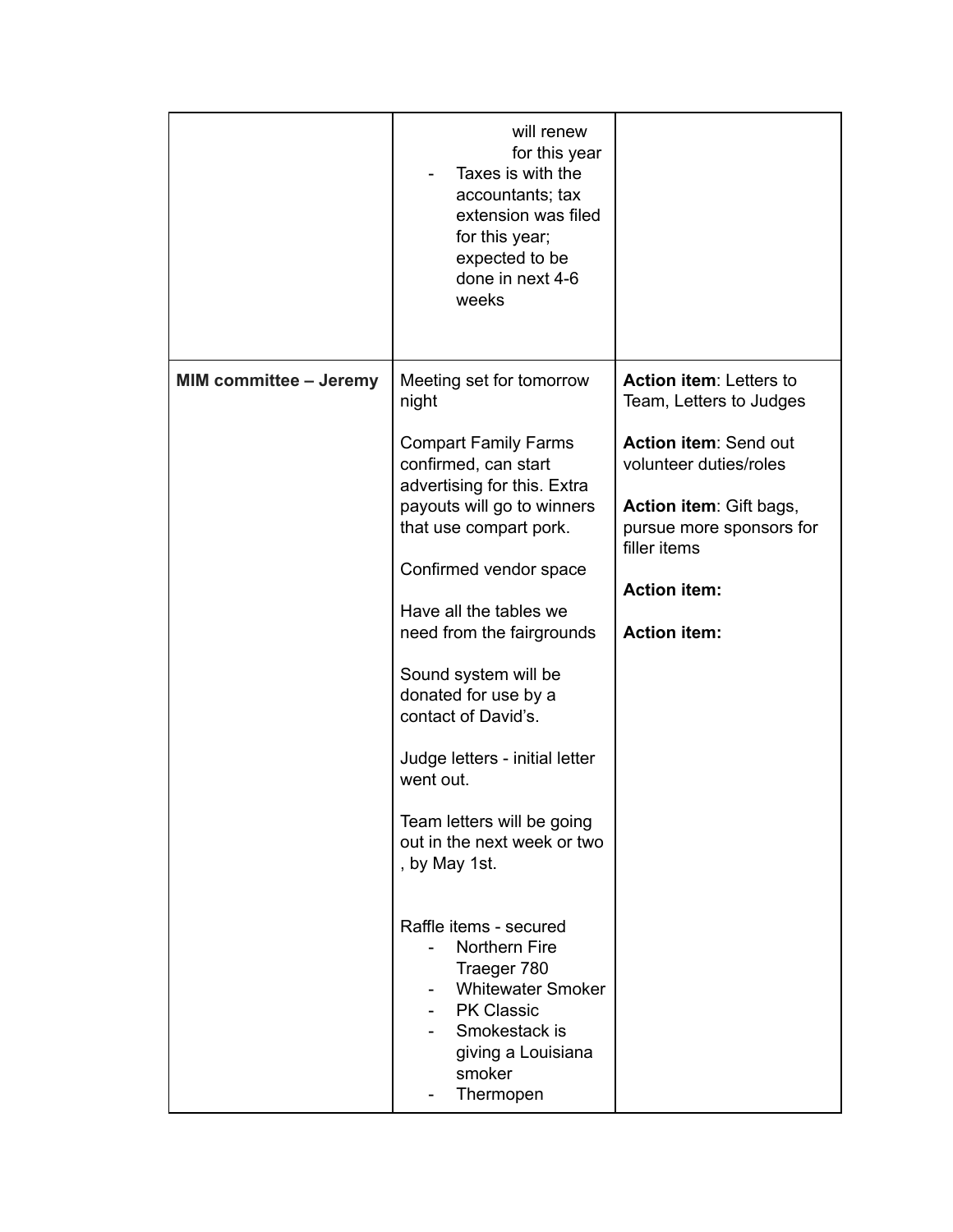|                              | Pop up BBQ tub<br>Croix Valley will<br>kick in<br>We will have a palate of<br>charcoal from Royal Oak.<br>Trophy order is in. Hoping<br>to have in time for the<br>contest, including turkey<br>smoke and one-meat,<br>buttons for Kid'sQ.<br>Will be sending out a list of<br>volunteer duties to folks<br>helping.<br>Table captain - at risk of<br>not going. Need 9 more<br>people to make the<br>minimum.<br>Road signs are ordered<br>Big checks are ordered |                                                                                                                                                                           |
|------------------------------|--------------------------------------------------------------------------------------------------------------------------------------------------------------------------------------------------------------------------------------------------------------------------------------------------------------------------------------------------------------------------------------------------------------------------------------------------------------------|---------------------------------------------------------------------------------------------------------------------------------------------------------------------------|
| <b>Membership - Allen</b>    | 262 Active Members right<br>now<br>13 current business<br>members<br>2 prospect business<br>members                                                                                                                                                                                                                                                                                                                                                                | Action item: Look to add<br>'approval' task to the<br>membership process for<br>business members<br><b>Action item: Spring</b><br>training members - add to<br>membership |
| <b>TOY committee - Jason</b> | Team registration for<br><b>Team of the Year this</b><br>year - by MN in May<br>Allison is training/<br>transitioning for Pro<br>scores.                                                                                                                                                                                                                                                                                                                           | <b>Action Item: Update the</b><br>website with the out of<br>state language<br><b>Action Item: Confirm</b><br>scoring is in place for<br>publishing, so we are            |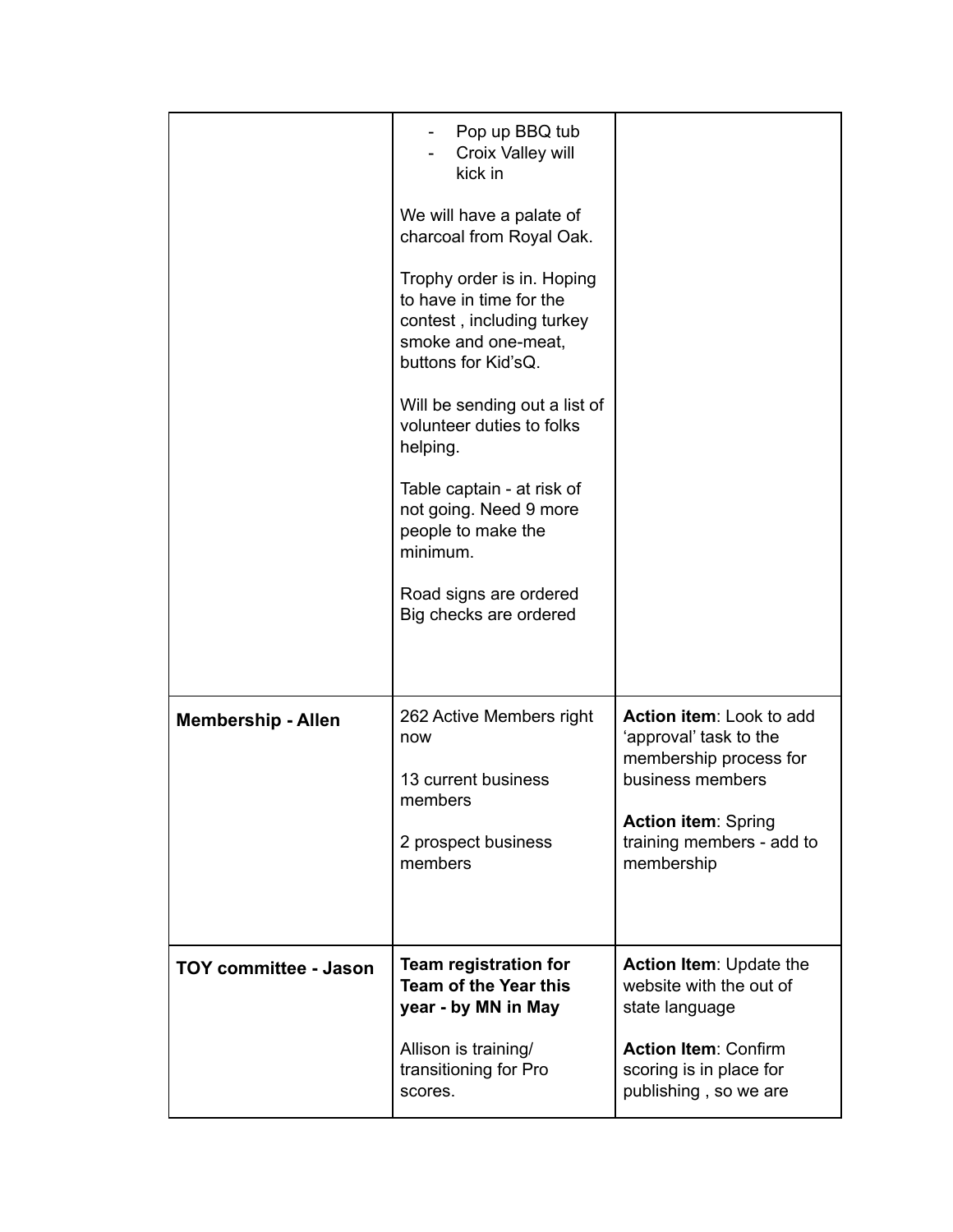|                                                            |                                                                                                                                                                                       | ready coming out of MN in<br>May                                                                                                        |
|------------------------------------------------------------|---------------------------------------------------------------------------------------------------------------------------------------------------------------------------------------|-----------------------------------------------------------------------------------------------------------------------------------------|
| Technology committee -<br><b>Kristen</b>                   | New group created for<br>marketing<br><b>Marketing materials</b><br>completed.                                                                                                        | <b>Action Item:</b>                                                                                                                     |
| <b>Marketing Committee -</b><br><b>Steve</b>               | Discussion is happening in<br>chat group for planning<br>upcoming posts                                                                                                               | <b>Action Item:</b>                                                                                                                     |
| <b>Director/Officer</b><br>transitions in 2023 -<br>Jeremy | January '23 - A number of<br>spots will be open due to<br>the new 2-year by-laws<br>Want to have folks in place<br>for the new positions<br>opening coming next year<br>and timelines | <b>Action item: Timeline</b><br>chart of current board<br>members and future<br>vacancies (Jeremy)                                      |
| Spring Training - John S.                                  | 51 signed up<br>45 attended<br>Expenses around \$6500<br>Profit ~\$3k for class                                                                                                       | <b>Action Item: Talk to</b><br>university about possible<br>dates for next year.<br><b>Action Item: Review</b><br>evaluations for class |
| <b>BBQ news article -</b>                                  | June:<br>Write ups for MN in May<br>Judge class<br>Contests                                                                                                                           | <b>Action for: June article</b><br>due May 16th (Jeremy)<br><b>Action for Board: Send</b>                                               |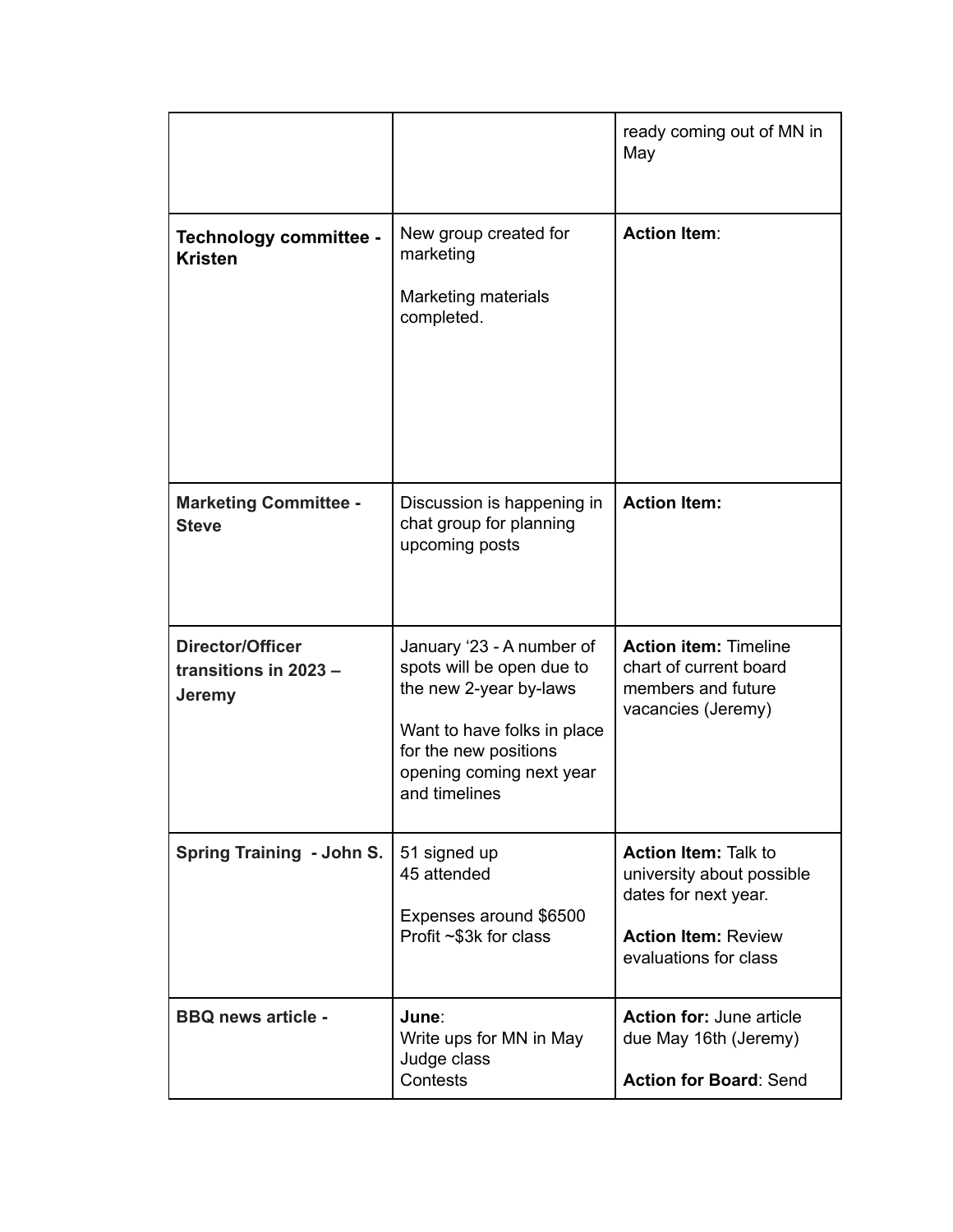|              | Kids Q<br>Ideas:<br>Hometown Heros event<br><b>Business member</b><br>spotlights<br>Charity event for Aaron B?<br>highlight members or<br>judges; highlight new<br>members<br>Welcome new members<br>Ideas:<br>Winterize your BBQ<br>$\overline{\phantom{a}}$<br>trailer<br>How to Sharpen<br>۰<br><b>Knives</b><br>How to series.                                                                                                                                                                                                                                       | photos and captions for<br>submissions from contest |
|--------------|--------------------------------------------------------------------------------------------------------------------------------------------------------------------------------------------------------------------------------------------------------------------------------------------------------------------------------------------------------------------------------------------------------------------------------------------------------------------------------------------------------------------------------------------------------------------------|-----------------------------------------------------|
| <b>Floor</b> | Don C: BBQ Articles -<br>highlight members or<br>judges; highlight new<br>members<br><b>Craig: Market raffle tickets</b><br>in team/judge letters; Put<br>up on IG feeds;<br>Stan: For MIM, will get info<br>out about prizes for judges<br>Jason: Raffle sales :<br>Tickets will get to board<br>members, sell onsite;<br>Jason wants some sent to<br>him prior to event<br><b>Alan L: Will write article for</b><br><b>Hometown Heros</b><br><b>John R: Will there be a</b><br>steak contest at MIM? No.<br>We are happy to post any<br>steak contests if you fill out | <b>Action Item:</b>                                 |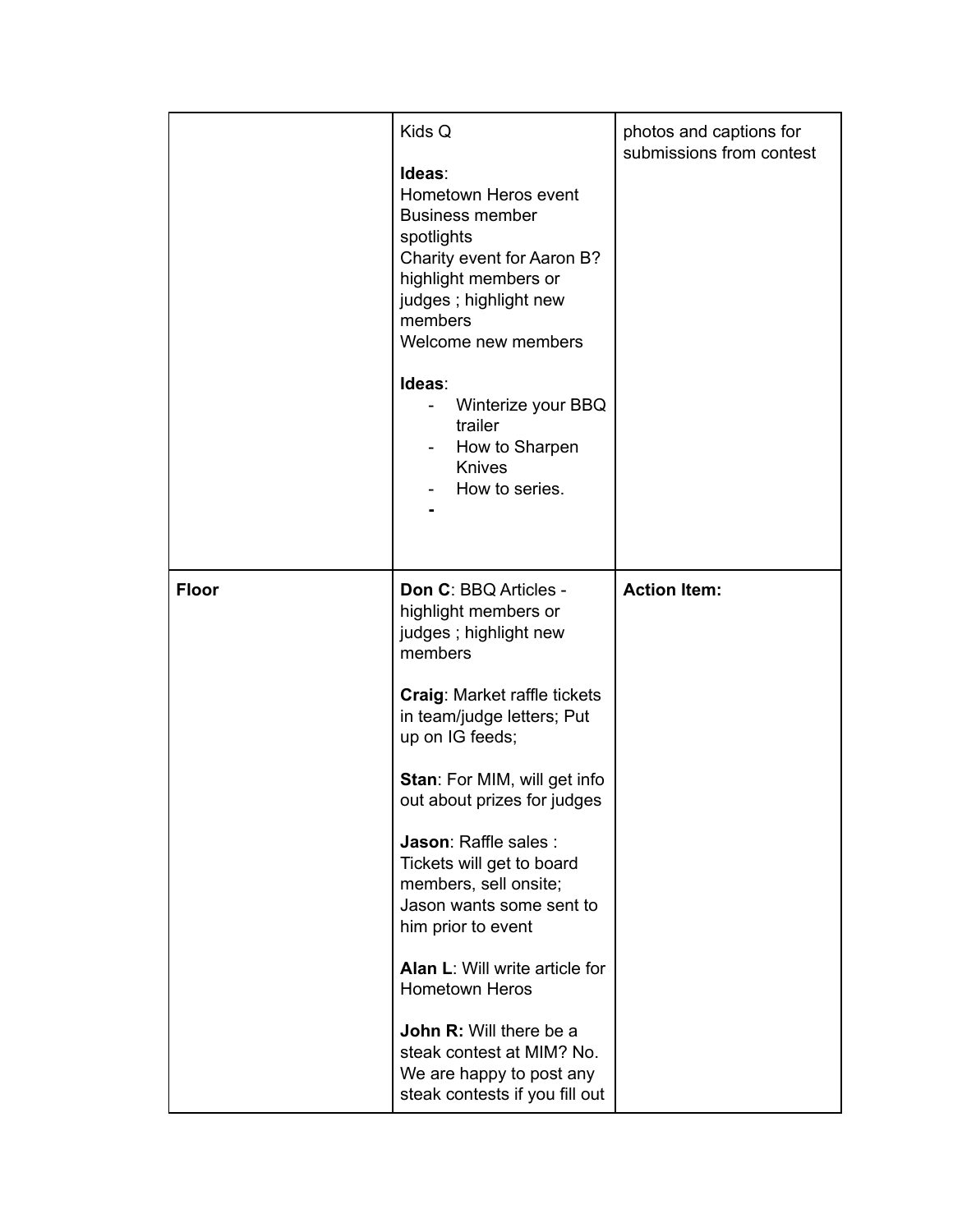| the 'submit contest' form                                                                                                            |  |
|--------------------------------------------------------------------------------------------------------------------------------------|--|
| <b>Kristen: Silent auction</b><br>items from banquet will be<br>at MIM; Allen will bring<br>trophies to MIM from<br>banquet as well. |  |
|                                                                                                                                      |  |

#### **Next Meeting:**

| Date     | Time | Location |
|----------|------|----------|
| May 18th | 7pm  | Zoom     |

Motion to Adjourn: John Second: Craig Meeting Closed : Adjourned 8:16 pm

#### **Committees:**

Membership Committee Allen (chair), Kristen, Craig, Steve

TOY Committee Jason (Chair), Beth, John, Allen, Steve, Kristen

Finance Committee Craig (chair), David, Jeremy, Steve

Technology Committee David (chair), Kristen, Craig, Matt Mumme

MIM Committee Jeremy, Stan, Allen, Craig

Banquet Committee Kristen (Chair),